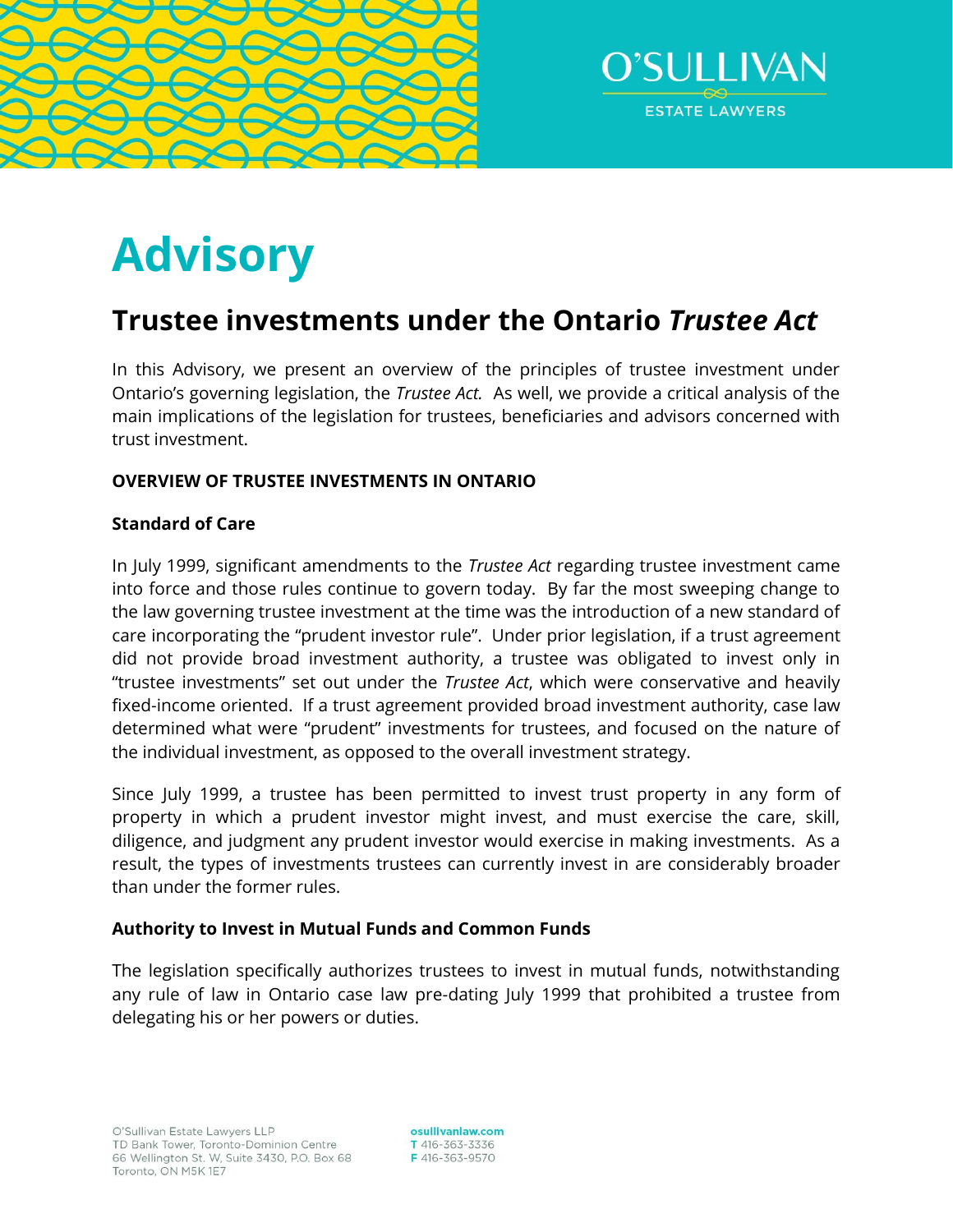

Trustees also have express authority under the Act to invest in common trust funds if trust property is held by co-trustees and one of the co-trustees is a trust company. Common trust funds are pooled investment funds used by a trust company to consolidate the investment management of trusts and estates it administers as trustee.

# **Mandatory Investment Criteria**

The Act sets out mandatory investment criteria which a trustee is obligated to consider in planning the investment of trust property, in addition to any others that are relevant to the circumstances. These criteria include:

- general economic conditions;
- the possible effect of inflation or deflation;
- the expected tax consequences of investment decisions or strategies;
- the role that each investment or course of action plays within the overall trust portfolio;
- the expected total return from income and the appreciation of capital;
- needs for liquidity, regularity of income and preservation or appreciation of capital; and
- an asset's special relationship or special value, if any, to the purposes of the trust or to one or more of the beneficiaries.

# **Diversification Requirement**

The legislation also requires that trustees diversify the investments of a trust as appropriate having regard to the requirements of the trust and to general economic and investment market conditions.

# **Authority to Obtain Investment Advice**

Trustees have express authority to obtain investment advice. The legislation specifically provides that it is not a breach of trust for a trustee to rely on advice he or she obtains if a prudent investor would rely on such advice under comparable circumstances.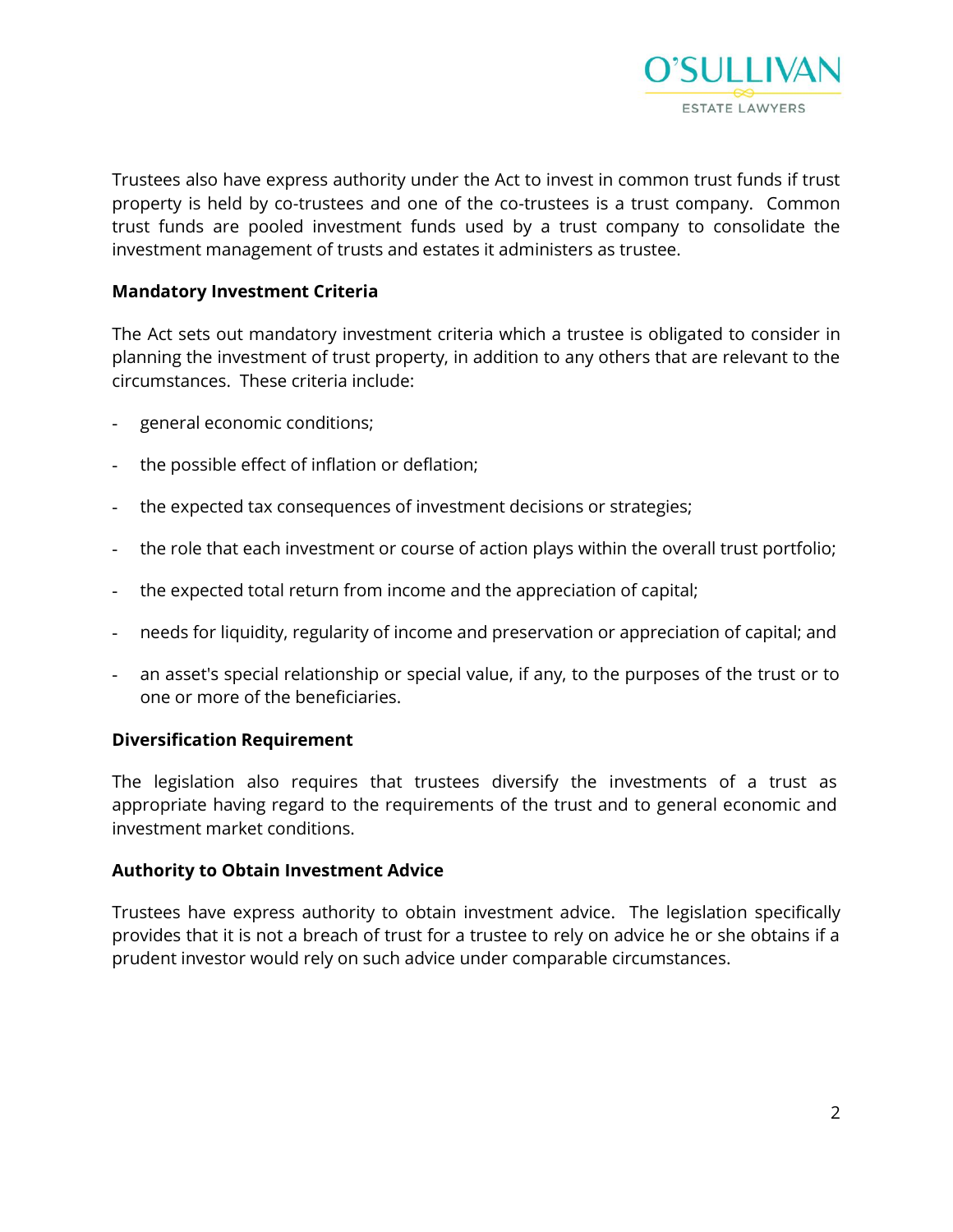

#### **Authority to Invest in Accordance with the Terms of the Trust**

A settlor of a trust or testator of a will may, however, indicate specific investment provisions to which the trustee must adhere. The legislation states that a trustee is authorized to invest in a manner that is consistent with such terms of the trust.

#### **Trustee Liability**

The legislation provides certain protection to trustees for investment losses of the trust. A trustee is not liable for investment losses to the trust if the conduct of the trustee leading to the loss conformed to a plan or strategy comprising reasonable assessments of risk and return that a prudent investor could adopt under comparable circumstances.

#### **IMPACT OF THE LEGISLATION ON TRUSTEE INVESTMENT PRACTICE**

We have highlighted below how the legislation affects trust investments in general, as well as trustees' investment protocols and practices.

#### **Better Returns for Beneficiaries**

The current Act puts trustee investment practice in line with modern portfolio theory. With the flexible approach of the prudent investor rule and a standard of care which forces trustees to take a proactive approach to trust investment, beneficiaries benefit. Trust assets can be optimally invested to achieve higher returns, and in many cases, with less risk than under previous practices.

#### **Increasing Use of Trusts**

With the modernization of trustee investment practice and greater proactivity required of trustees resulting in better investment performance, trusts are attractive vehicles and increasingly popular as a result.

#### **Broad Range of Investments**

Under previous rules, various investments such as derivatives, futures and options were not considered prudent for trustees, and failing express authority under the trust instrument, could not be included in a trust or estate portfolio. The 1999 changes to the Act eliminated these restrictions. Where it is appropriate to do so, trustees may invest in these specialty investments, which in the right circumstances can be used to enhance investment return, and in some cases, reduce risk.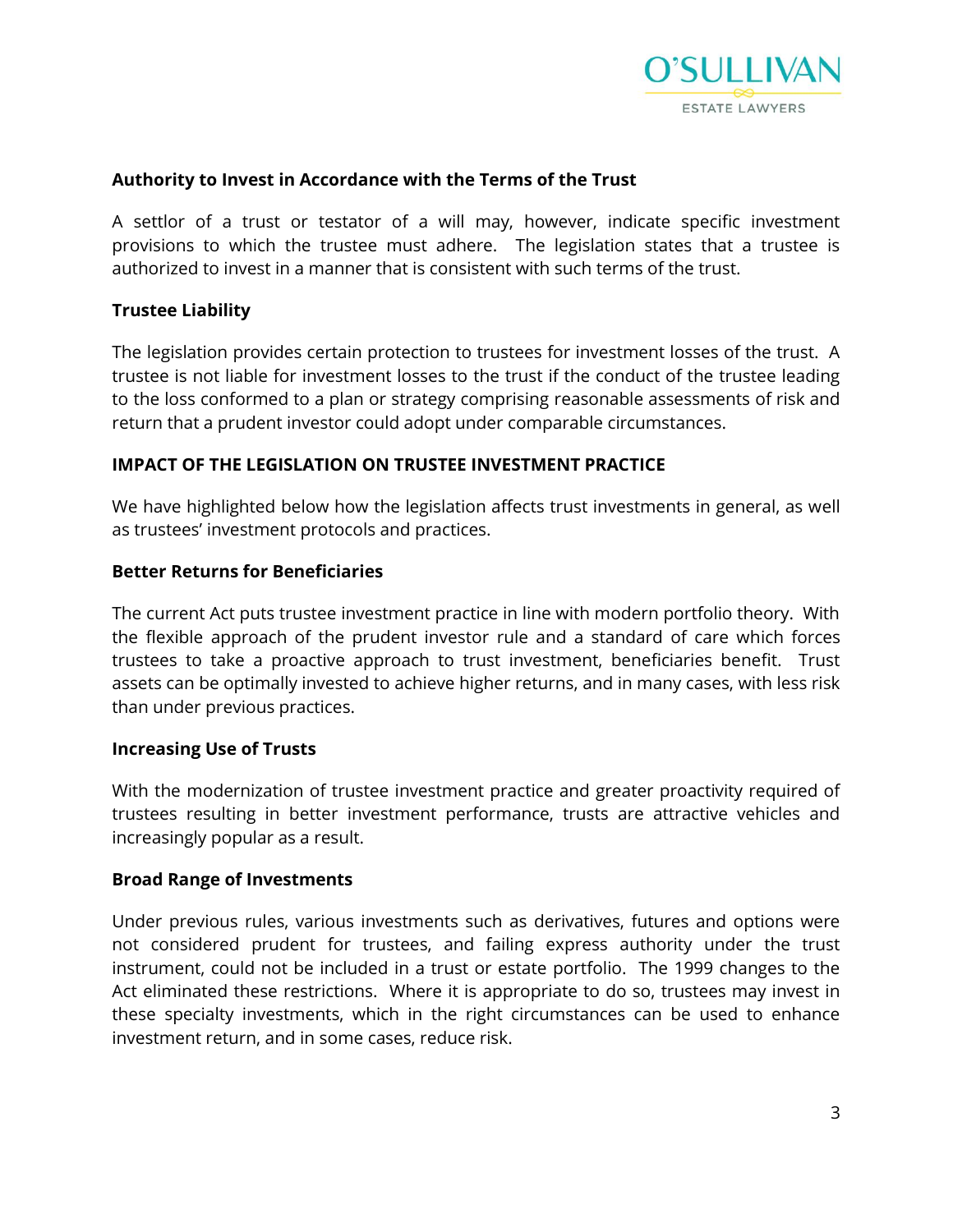

#### **Legitimization of Mutual Funds and Pooled Funds**

With their legitimization for use in trusts and estates in 1999, mutual funds have since continued to be a popular vehicle for investment of trust and estate assets. Mutual funds provide a vehicle to readily achieve the diversification mandated by the rules, including for small trusts and estates. The legislative amendment authorizing their use removed an outdated obstacle that trustees had faced in efficiently investing trust assets, in particular, for smaller trusts and estates.

#### **Focus on Equities, Decline of "Fixed Income" Approach**

The standard of care provided under the legislation requires trustees to take a proactive approach to investing. Trustees cannot simply invest in a narrow group of authorized investments and preserve capital. Particularly where a trust has a long-term horizon, trustees have to be more equity-oriented in order to act as a prudent investor would and to achieve appropriate investment returns.

#### **Accountability Required of Trustees**

Along with the standard of care, the requirement for diversification, and mandatory investment criteria discussed above comes a rather significant level of accountability required by trustees to beneficiaries.

Beneficiaries are in a position to scrutinize and assess comparative investment performance, and to challenge trustees where a trust or estate has inferior investment performance. Under the Act, an objective basis exists to assess whether trustees have properly discharged their investment role. Trustees must not only meet these standards, but also be in a position to demonstrate that they have.

Trustees need to establish clear written investment guidelines for a trust or estate which reflect the considerations they have taken into account and the rationale for their investment objectives, and must keep these guidelines up-to-date.

Trustees also must demonstrate that they have taken into consideration the mandatory criteria established under the *Trustee Act*, which requires proper documentation of their deliberative process and regular updating. Trustees need to liaise with beneficiaries on a regular basis to ensure the mandatory investment criteria are properly integrated into their investment planning.

Trustees also have to closely monitor their investment portfolios as may be appropriate